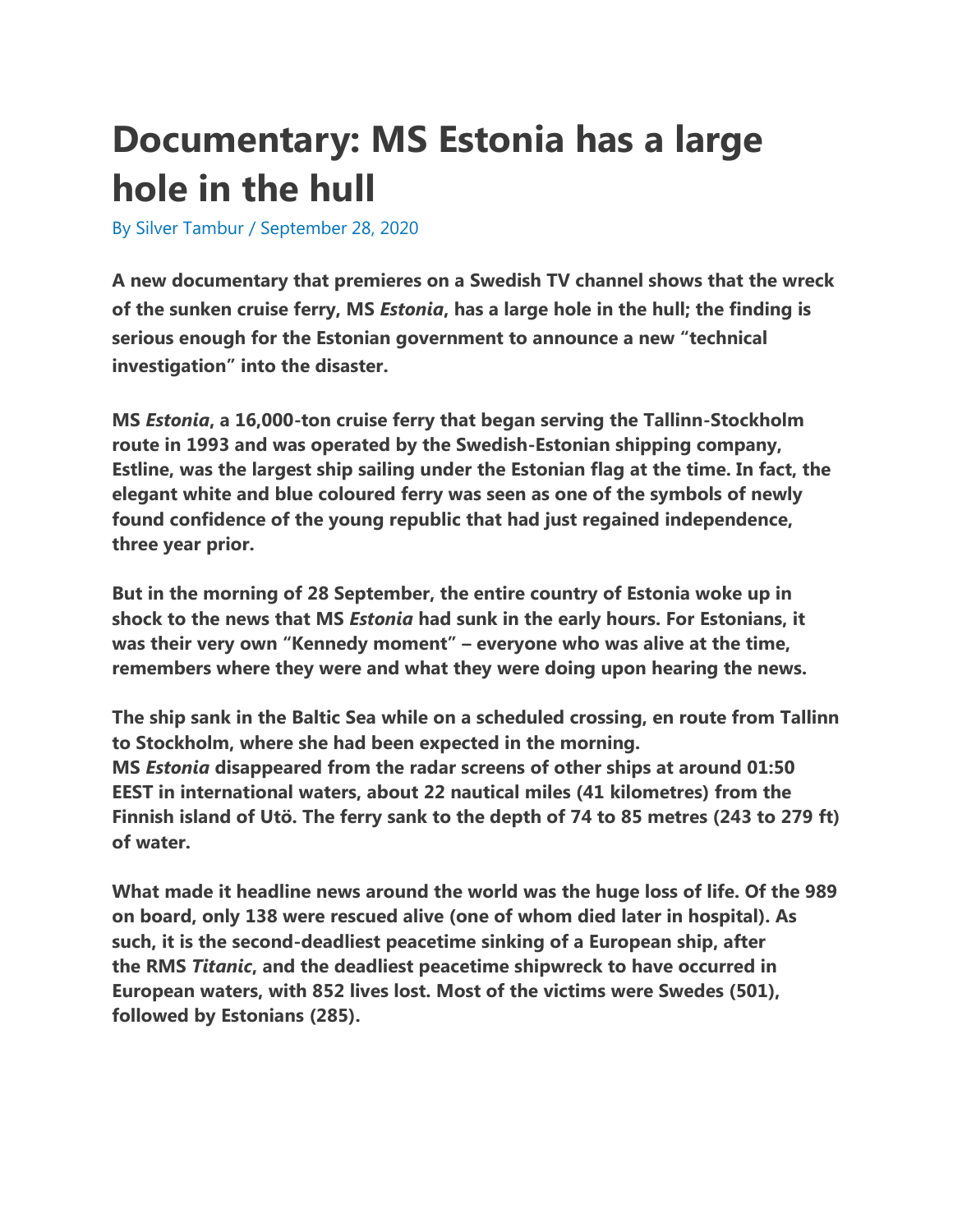**While the weather at the sea was rough at the time of the disaster – with strong winds and waves of four to six metres (13 to 20 ft) – the ferry was supposedly built to handle the conditions. Esa Mäkela, the captain of** *Silja Europa* **– a passenger ferry that first answered to MS** *Estonia's* **Mayday call and subsequently led the onscene rescue effort – later described the weather as a typical autumn storm in the Baltic Sea.**

## **The official report**

**The official disaster report said the fatal event started when the locks on the ferry's bow door failed from the strain of the waves and the door separated from the rest of the vessel, pulling the ramp behind it ajar. This allowed water into the vehicle deck, capsizing, and ultimately sinking the ship.**

**As always with big disasters, conspiracy theories that questioned the official report, followed – from an explosion onboard the ferry to a collision with an unidentified submarine. Most of the conspiracy theories focus on the loud bangs many survivors heard approximately half an hour to an hour before MS** *Estonia* **sank – and the fact that the ship sank so quickly (in about half an hour), arguing that the ferry of that type should have remained afloat even after capsising.**

**In subsequent years, the lobby groups representing the victims' families have on several occasions demanded a new investigation. So far, the Estonian, Swedish and Finnish governments have turned a deaf ear, prompting accusations they lack transparency when it comes to MS** *Estonia***. In 1995, a treaty was agreed by Sweden, Finland, Estonia, Latvia, Poland, Denmark, Russia and the United Kingdom, declaring sanctity over the disaster site, prohibiting their citizens from even approaching the wreck of MS** *Estonia***.**

## **A huge hole in the hull**

**The treaty is, however, only binding for citizens of the countries that are signatories. That has allowed divers and documentary makers from other countries to conduct private investigations – and a new documentary that premieres in Sweden on 28 September, is causing a biggest stir to the official report yet.**

**A team led by the Swedish author and journalist, Henrik Evertsson (who, as a Swedish citizen, is now facing an investigation in his country for violating the sanctity of the disaster site), used remotely operated underwater robots and divers from a Norwegian company, Rockwater, to examine and videotape the wreck for**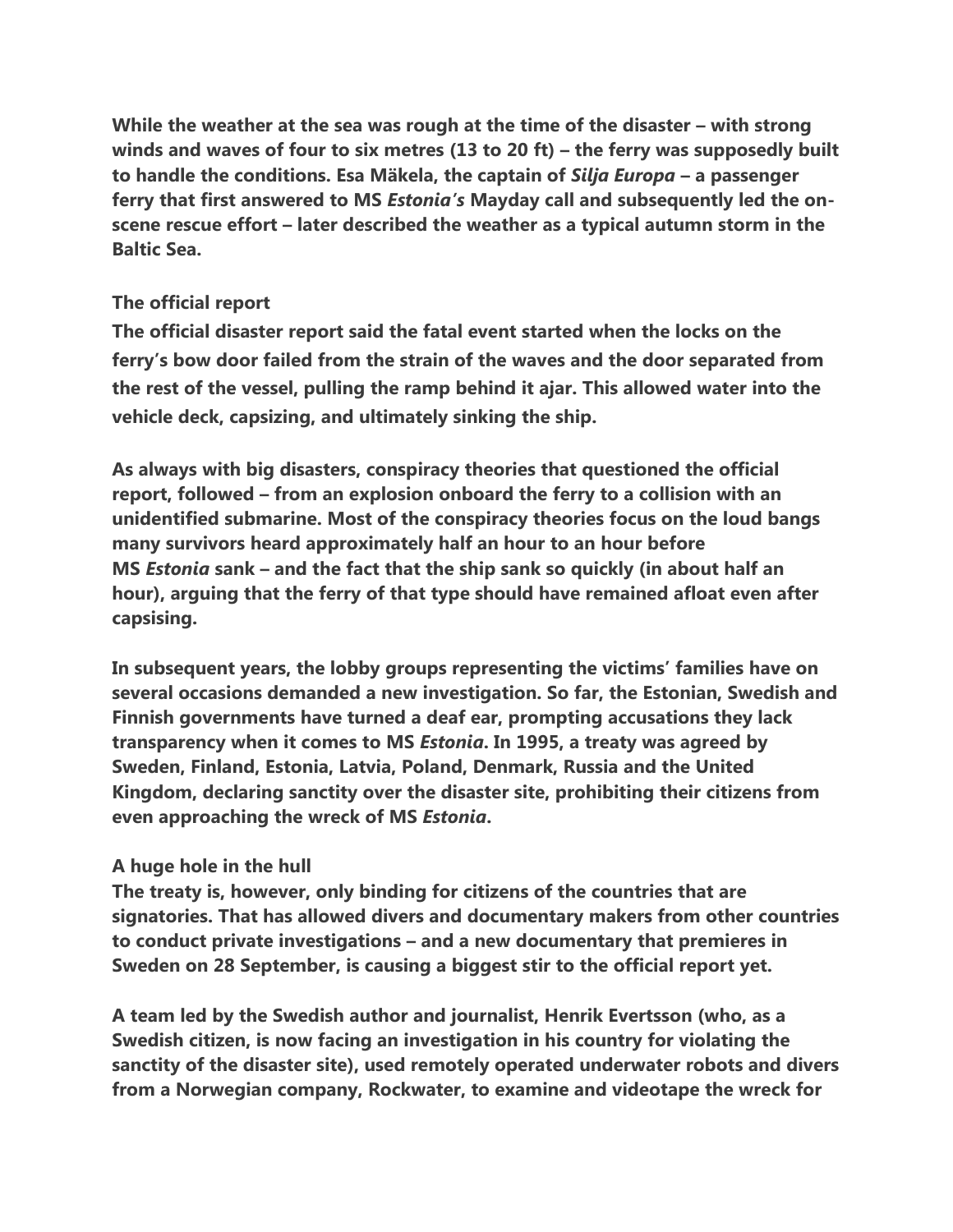**the documentary. Their footage revealed four metres high and 1,2 metres wide hole in the ferry's hull, on the starboard side – that until now, has never been mentioned or documented.**



**A hole in the MS Estonia hull as revealed by the footage in the new documentary by Henrik Evertsson. Photo by Aftonbladet.**

**Writing about the documentary, the Swedish newspaper Aftonbladet said the hole was previously partially hidden in the seabed.**

**According to the released footage, it is not clear whether the hole appeared before or after the ferry sank. Some experts have already ruled out an explosion, but others say it could have been caused by a collision. Jorgen Amdahl, a professor of marine technology at the Norwegian University of Science and Technology, said in the documentary that "it is not ruled out the damage played a big role in the sinking".**